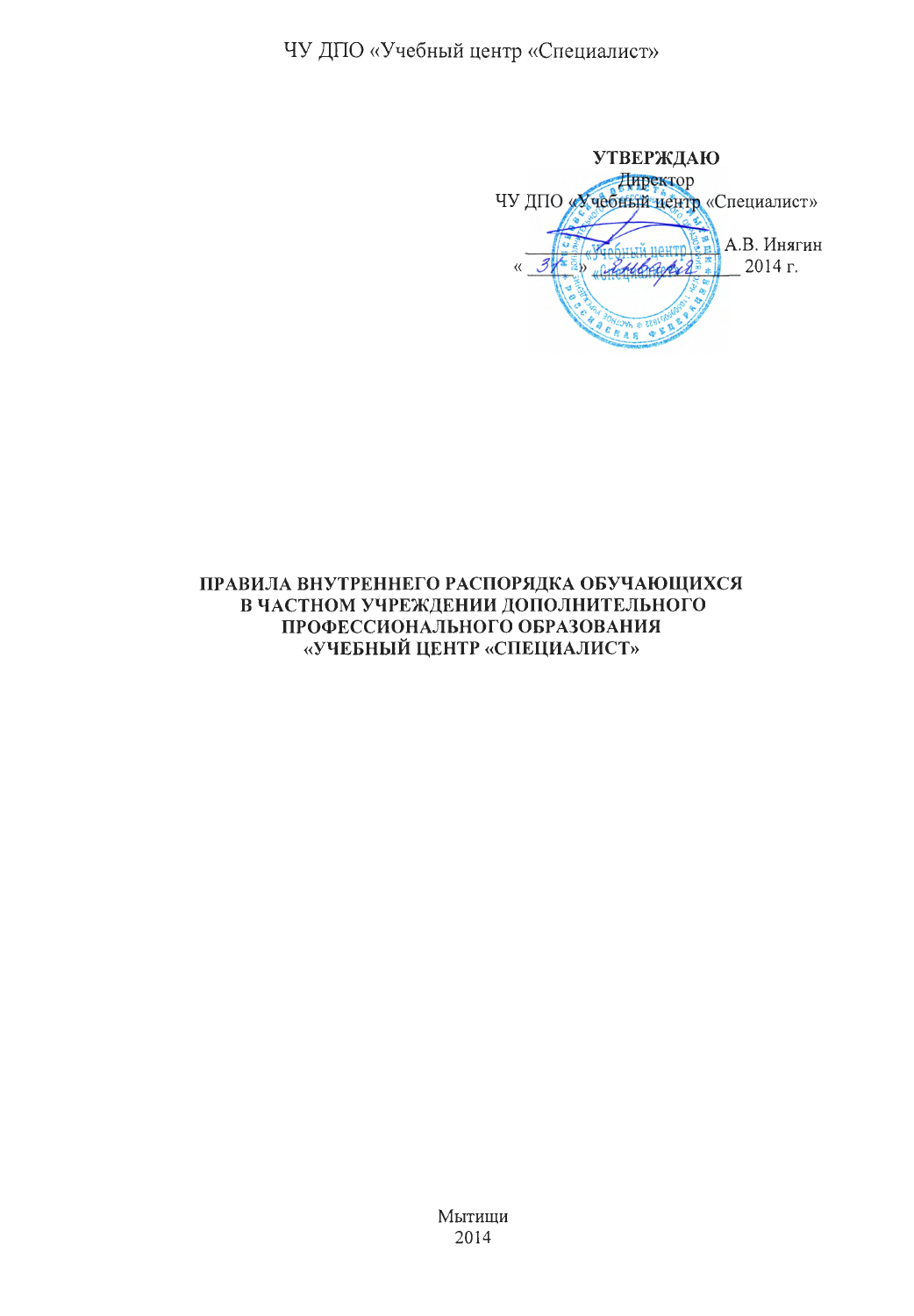#### 1. ОБЩИЕ ПОЛОЖЕНИЯ

 $1.1.$ Правила внутреннего распорядка обучающихся Частного учреждения дополнительного профессионального образования «Учебный центр «Специалист» (далее -Правила) разработаны в соответствии с Федеральным законом от 29 декабря 2012 г.  $N_2$  273- $\Phi$ 3  $\triangleleft$ Oб образовании  $\, {\bf B}$ Российской Федерации», Уставом частного образовательного Учреждения дополнительного профессионального образования «Учебный центр «Специалист» (далее – Учреждение).

Настоящие Правила регулируют возникновение, изменение и прекращение  $1.2.$ образовательных отношений, режим организации образовательного процесса, права и обязанности обучающихся.

 $1.3.$ Дисциплина в Учреждении поддерживается на основе уважения человеческого достоинства обучающихся и педагогических работников. Применение физического и (или) психического насилия по отношению к обучающимся не допускается.

1.4. Настоящие Правила обязательны для исполнения всеми обучающимися Учреждения.

1.5. Один экземпляр настоящих Правил хранится у администратора.

Текст настоящих Правил размещается на официальном сайте Учреждения в сети «Интернет».

1.6. Правила действуют без ограничения срока до введения новых.

#### 2. ВОЗНИКНОВЕНИЕ ОБРАЗОВАТЕЛЬНЫХ ОТНОШЕНИЙ

2.1. Основанием возникновения образовательных отношений является приказ Учреждения о зачислении лица на обучение в Учреждение.

2.2. Изданию приказа о зачислении лица на обучение предшествует заключение договора об оказании платных образовательных услуг.

2.3. Права и обязанности обучающегося, предусмотренные законодательством об образовании и локальными нормативными актами Учреждения, возникают у лица, принятого на обучение, с даты, указанной в приказе о приеме лица на обучение.

2.4. Договор об оказании платных образовательных услуг.

2.4.1. Логовор об оказании платных образовательных услуг заключается в простой письменной форме.

2.4.2. В договоре об оказании платных образовательных услуг указываются основные характеристики образования, в том числе вид, уровень и (или) направленность образовательной программы, форма обучения, срок освоения образовательной программы (продолжительность обучения).

2.4.3. В договоре об оказании платных образовательных услуг, заключаемом при приеме на обучение за счет средств физического и (или) юридического лица, указываются полная стоимость платных образовательных услуг и порядок их оплаты. Увеличение стоимости платных образовательных услуг после заключения такого договора не допускается.

2.4.4. Сведения, указанные в договоре об оказании платных образовательных услуг, должны соответствовать информации, размещенной на официальном сайте Учреждения в сети «Интернет» на дату заключения договора.

2.4.5. Наряду с установленными подпунктом 4.2.2. пункта 4.2. настоящих Правил основаниями прекращения образовательных отношений по инициативе Учреждения, договор об оказании платных образовательных услуг может быть расторгнут в одностороннем порядке Учреждением в случае просрочки оплаты стоимости платных образовательных услуг, а также в случае, если надлежащее исполнение обязательства по оказанию платных образовательных услуг стало невозможным вследствие действий (бездействия) обучающегося.

2.4.6. Основания расторжения в одностороннем порядке Учреждением договора об оказании платных образовательных услуг указываются в договоре.

2.4.7. Правила оказания платных образовательных услуг в Учреждении регламентируются Положением о платных услугах, утвержденным Учреждением в установленном порядке.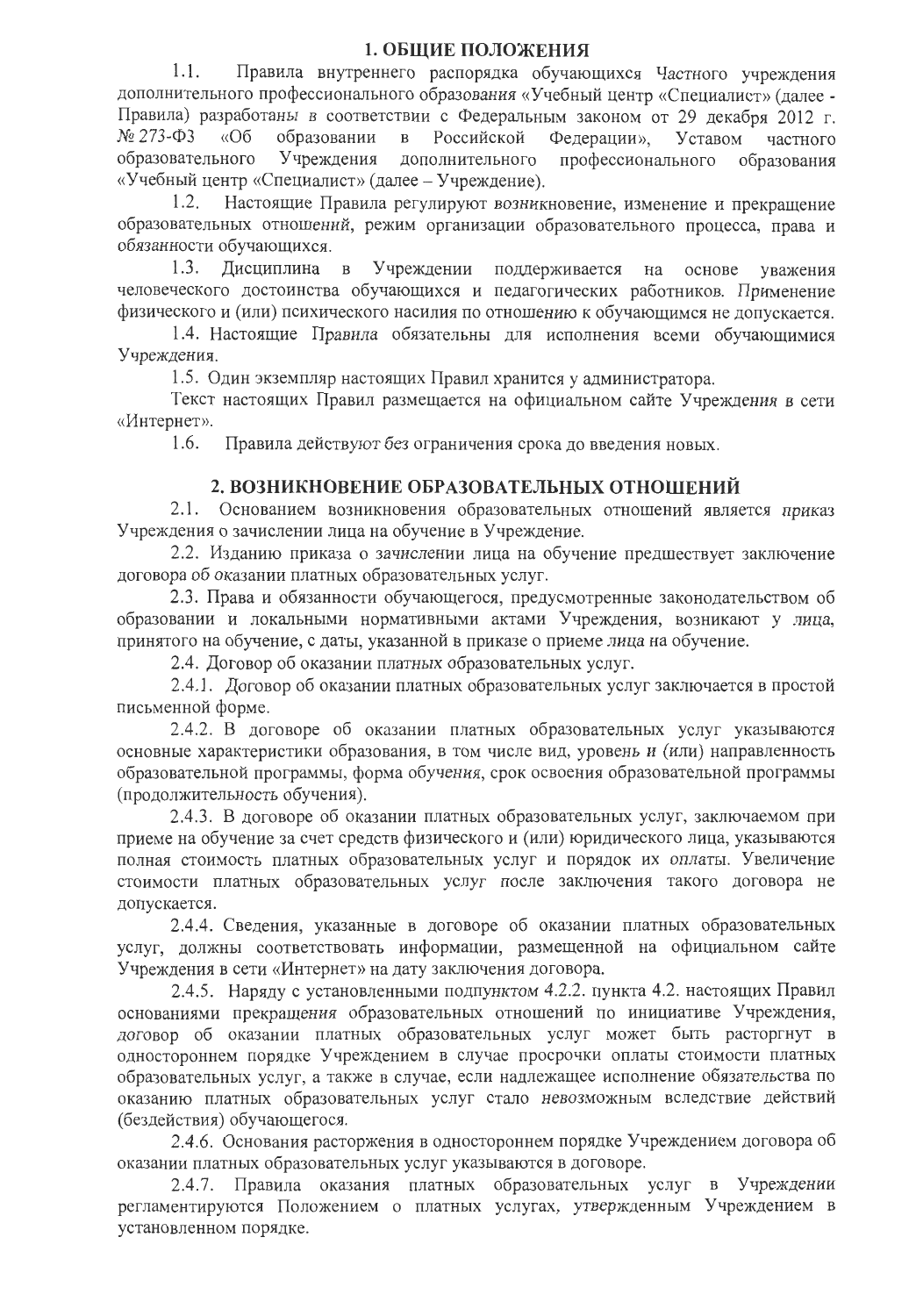2.4.8. Формы договоров об оказании платных образовательных услуг разрабатываются Учреждением самостоятельно на основе примерных форм договоров об утвержденных федеральным органом образовании, исполнительной власти. осуществляющим функции по выработке государственной политики и нормативноправовому регулированию в сфере образования.

2.5. Общие требования к приему на обучение в Учреждение.

2.5.1. Прием на обучение в Учреждение проводится на принципах равных условий приема для всех.

2.5.2. Учреждение в обязательном порядке размещает на своем официальном сайте в сети «Интернет» копию Устава, копию лицензии на осуществление образовательной деятельности (с приложениями) и другие документы, регламентирующие организацию и осуществление образовательной деятельности, права и обязанности обучающихся.

#### 3. ИЗМЕНЕНИЕ ОБРАЗОВАТЕЛЬНЫХ ОТНОШЕНИЙ

3.1. Образовательные отношения изменяются в случае изменения условий получения обучающимся образования по конкретной основной или дополнительной образовательной программе, повлекшего за собой изменение взаимных прав и обязанностей обучающегося и Учреждения.

3.2. Образовательные отношения могут быть изменены как по инициативе обучающегося по его заявлению в письменной форме, так и по инициативе Учреждения.

3.3. Основанием для изменения образовательных отношений является приказ Учреждения, изданный директором или уполномоченным им лицом. Изменения к договору об оказании платных образовательных услуг оформляются дополнительным соглашением, которое с момента подписания становится неотъемлемой частью договора об оказании платных образовательных услуг.

3.4. Права и обязанности обучающегося, предусмотренные законодательством об образовании и локальными нормативными актами Учреждения, изменяются с даты издания приказа или с иной указанной в нем даты.

#### 4. ПРЕКРАЩЕНИЕ ОБРАЗОВАТЕЛЬНЫХ ОТНОШЕНИЙ

4.1. Образовательные отношения прекращаются в связи с отчислением обучающегося из Учреждения:

- в связи с завершением обучения;

- досрочно по основаниям, установленными подпунктами 4.2.1-4.2.3 пункта 4.2 настоящих Правил.

4.2. Образовательные отношения могут быть прекращены досрочно в следующих случаях:

4.2.1. По инициативе обучающегося:

- по собственному желанию (на основании заявления);

- по состоянию здоровья (на основании заявления с приложением медицинской справки, если слушатель находится на лечении, или справки клинико-экспертной комиссии, подтверждающей необходимость продолжения лечения, реабилитации и т.д.

4.2.2. По инициативе Учреждения в случаях:

применения к обучающемуся отчисления как меры дисциплинарного взыскания за неисполнение обязанностей, предусмотренных Уставом, правилами внутреннего распорядка Учреждения и иных локальных нормативных актов Учреждения;

- невыполнения или ненадлежащего выполнения обязательств по договору об оказании платных образовательных услуг, в том числе за невнесение платы за обучение;

невыполнения обучающимся по образовательной программе обязанностей по добросовестному освоению такой программы и выполнению учебного плана; за получение неудовлетворительной оценки при прохождении итоговой аттестации, а также по окончании нормативного срока обучения без прохождения итоговой аттестации, в том числе за неявку на итоговую аттестацию в установленные сроки без уважительных причин.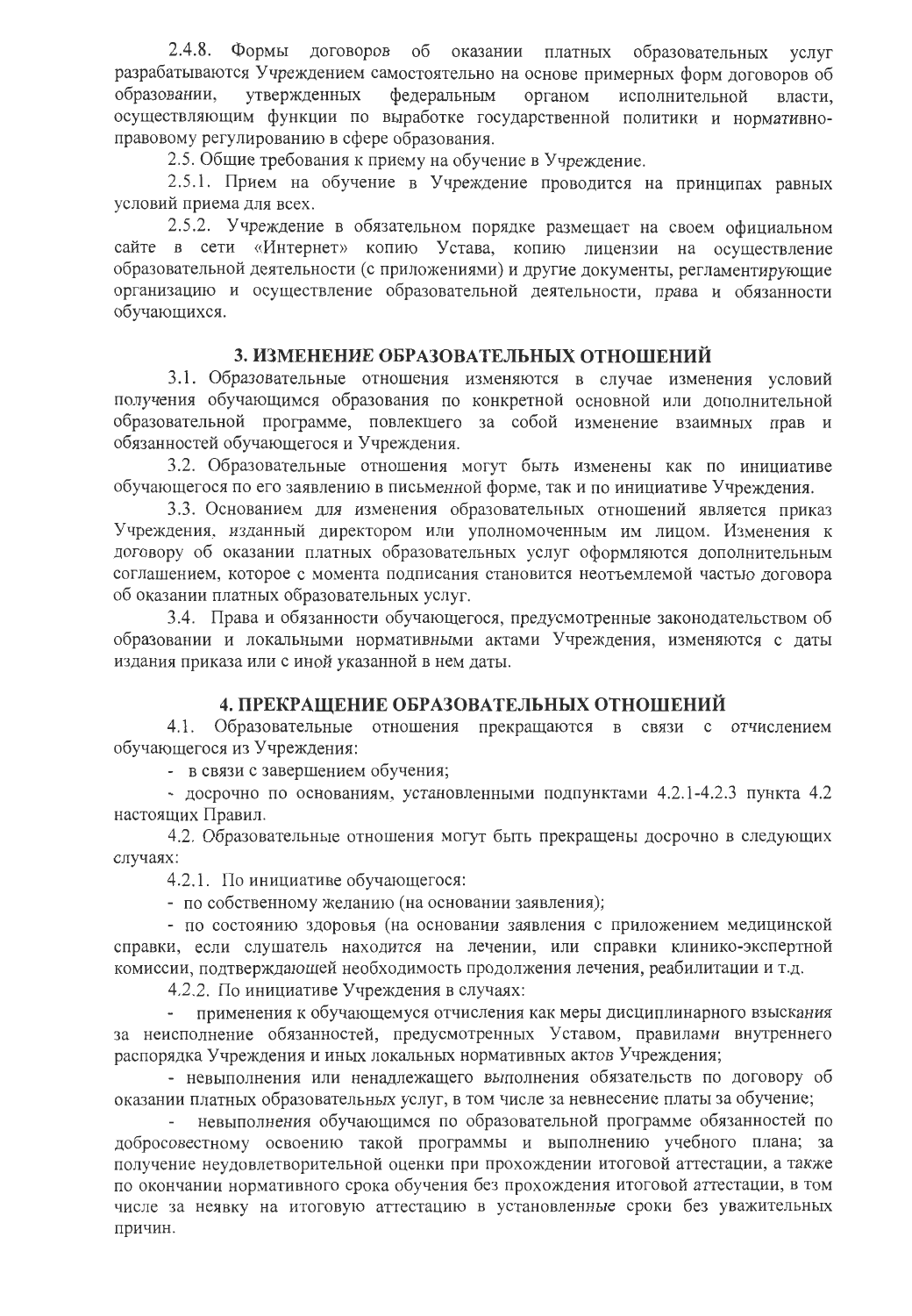4.2.3. По обстоятельствам, не зависящим от воли обучающегося и Учреждения, в случаях:

- смерти обучающегося (при наличии в Учреждении подтверждающих документов);

- объявления судом обучающегося умершим (при наличии в Учреждении подтверждающих документов);

- признания судом обучающегося недееспособным (при наличии в Учреждении подтверждающих документов);

привлечения судом обучающегося к уголовной ответственности, исключающей возможность продолжения обучения в Учреждении;

- призыва на службу в Вооруженные Силы Российской Федерации или для прохождения альтернативной обязательной гражданской службы (на основании заявления с приложением копии повестки военкомата);

- ликвидации Учреждения.

4.3. Досрочное прекращение образовательных отношений по инициативе обучающегося не влечет за собой возникновение каких-либо дополнительных, в том числе материальных, обязательств указанного обучающегося перед Учреждением.

4.4. Основанием для прекращения образовательных отношений является приказ об отчислении обучающегося из Учреждения. Если с обучающимся заключен договор об оказании платных образовательных услуг, при досрочном прекращении образовательных отношений такой договор расторгается на основании приказа об отчислении обучающегося из Учреждения. Права и обязанности обучающегося, предусмотренные законодательством об образовании и локальными нормативными актами Учреждения прекращаются с даты его отчисления из Учреждения.

4.5. При досрочном прекращении образовательных отношений Учреждение в трехдневный срок после издания приказа об отчислении обучающегося выдает лицу, отчисленному из Учреждения, справку об обучении установленного образца.

#### 5. РЕЖИМ ОБРАЗОВАТЕЛЬНОГО ПРОЦЕССА

5.1. Обучение в Учреждении осуществляется в очной, очно-заочной и заочной формах. Допускается сочетание различных форм обучения, за исключением случаев, установленных законодательством Российской Федерации об образовании.

5.2. Занятия в Учреждении проводятся с 9.00 до 21.00 часа. В некоторых случаях устанавливается специальный режим работы в соответствии с договором об оказании платных образовательных услуг.

5.3. Занятия проводятся в строгом соответствии с расписанием занятий.

5.4. Для всех видов аудиторных занятий устанавливается академический час продолжительностью 45 минут. Продолжительность одного занятия составляет, как правило, два академических часа.

5.5. Перерывы между учебными занятиями, за исключением обеденных перерывов, составляют 10 минут. В течение учебного дня - обеденный перерыв продолжительностью 50 минут.

5.6. В Учреждении устанавливается обязательное посещение обучающимися учебных занятий.

5.7. С началом занятий во всех учебных и прилегающих к ним помещениях лолжны быть обеспечены тишина и порядок, необходимые для нормального хода учебных занятий. Недопустимо прерывать учебные занятия, входить в аудитории во время их проведения, кроме случаев, вызванных чрезвычайными обстоятельствами.

5.8. До начала каждого учебного занятия и в перерывах между занятиями уполномоченные лица готовят необходимые учебные пособия и оборудование.

5.9. В каждой группе ведется журнал учебных занятий установленной формы, который хранится в учебном отделе и перед началом занятий выдается преподавателю, ведущему занятие, для отметки в нем присутствующих и отсутствующих на занятиях.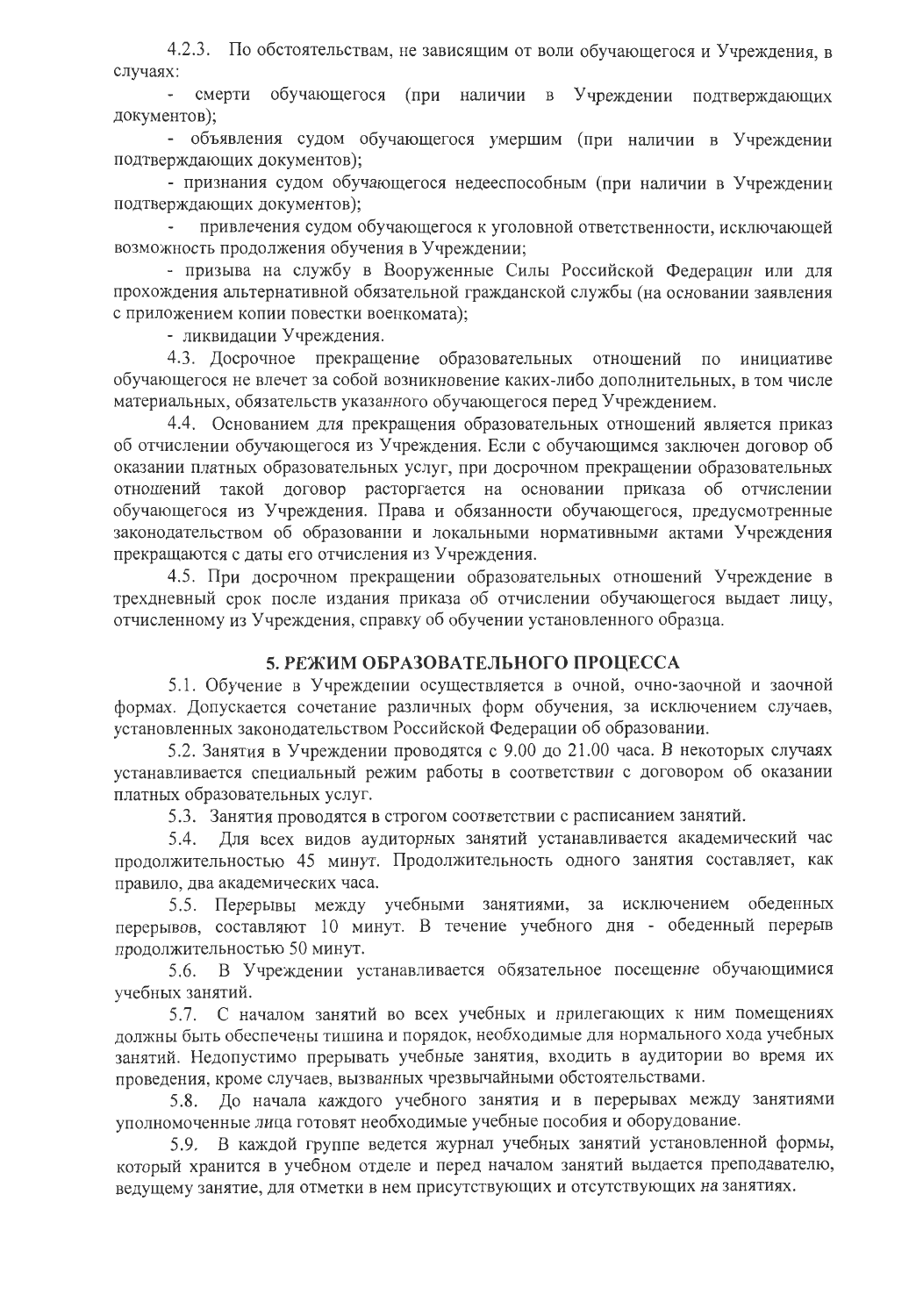### 6. ПРАВА И ОБЯЗАННОСТИ ОБУЧАЮЩИХСЯ

6.1. Обучающиеся Учреждения имеют право на:

6.1.1. Предоставление условий для обучения с учетом особенностей их психофизического развития и состояния здоровья.

Обучение по индивидуальному учебному плану.  $6.1.2.$ 

 $6.1.3.$ Уважение человеческого достоинства, защиту от всех форм физического и психического насилия, оскорбления личности, охрану жизни и здоровья.

 $6.1.4.$ Свободу совести, информации, свободное выражение собственных взглялов и убеждений.

 $6.1.5.$ Ознакомление с Уставом, лицензией на осуществление образовательной леятельности и регламентирующими ДРУГИМИ документами, организацию  $\,$  M осуществление образовательной деятельности в Учреждении.

Обжалование актов Учреждения в установленном законодательством  $6.1.6.$ Российской Федерации порядке.

Совмещение получения образования с работой без ущерба для освоения  $6.1.7.$ образовательной программы.

 $6.1.8.$ Иные права, предусмотренные законодательством Российской Федерации, локальными нормативными актами Учреждения.

6.2. Обучающиеся Учреждения обязаны:

6.2.1. Добросовестно осваивать образовательную программу, в том числе посещать предусмотренные учебным планом учебные занятия, осуществлять самостоятельную подготовку к ним, выполнять в установленные сроки все виды заданий, данные педагогическими работниками в рамках образовательной программы.

6.2.2. Выполнять требования Устава, настоящих Правил и иных локальных нормативных актов Учреждения по вопросам организации и осуществления образовательной деятельности.

6.2.3. Уважать честь и достоинство других обучающихся и работников Учреждения.

6.2.4. Бережно и аккуратно относиться к учебным и иным помещениям, оборудованию, учебным пособиям, литературе, другому имуществу Учреждения. Соблюдать чистоту и порядок в учебных и иных помещениях Учреждения.

6.2.5. Нести материальную ответственность за ущерб, причиненный имуществу Учреждения, в соответствии с нормами действующего законодательства.

6.2.6. Немедленно информировать педагогического работника и (или) иного сотрудника Учреждения о каждом несчастном случае, произошедшим с ними или очевидцами которого они стали.

6.2.7. Быть дисциплинированными, вести себя достойно в помещениях и на территории Учреждения. Не совершать противоправных действий, а также действий, порочащих честь и достоинство, деловую репутацию граждан и Учреждения.

6.2.8. Иметь опрятный и ухоженный внешний вид.

6.2.9. Соблюдать нормы законодательства в сфере охраны здоровья граждан от воздействия окружающего табачного дыма и последствий потребления табака.

6.2.10. Не осуществлять действия, влекущие за собой нарушение прав других граждан на благоприятную среду жизнедеятельности без окружающего табачного дыма и охрану их здоровья от воздействия окружающего табачного дыма и последствий потребления табака.

6.3. Обучающимся запрещается:

6.3.1. Приносить, передавать, использовать в Учреждении и на его территории оружие, спиртные напитки, табачные изделия, токсические и наркотические вещества и иные предметы и вещества, способные причинить вред здоровью участников образовательного процесса и (или) деморализовать образовательный процесс.

6.3.2. Приносить, передавать использовать любые предметы и вещества, могущие привести к взрывам, возгораниям и отравлению.

6.3.3. Выносить предметы и оборудование из кабинетов, аудиторий, учебных и других помещений Учреждения без соответствующего разрешения администрации Учреждения.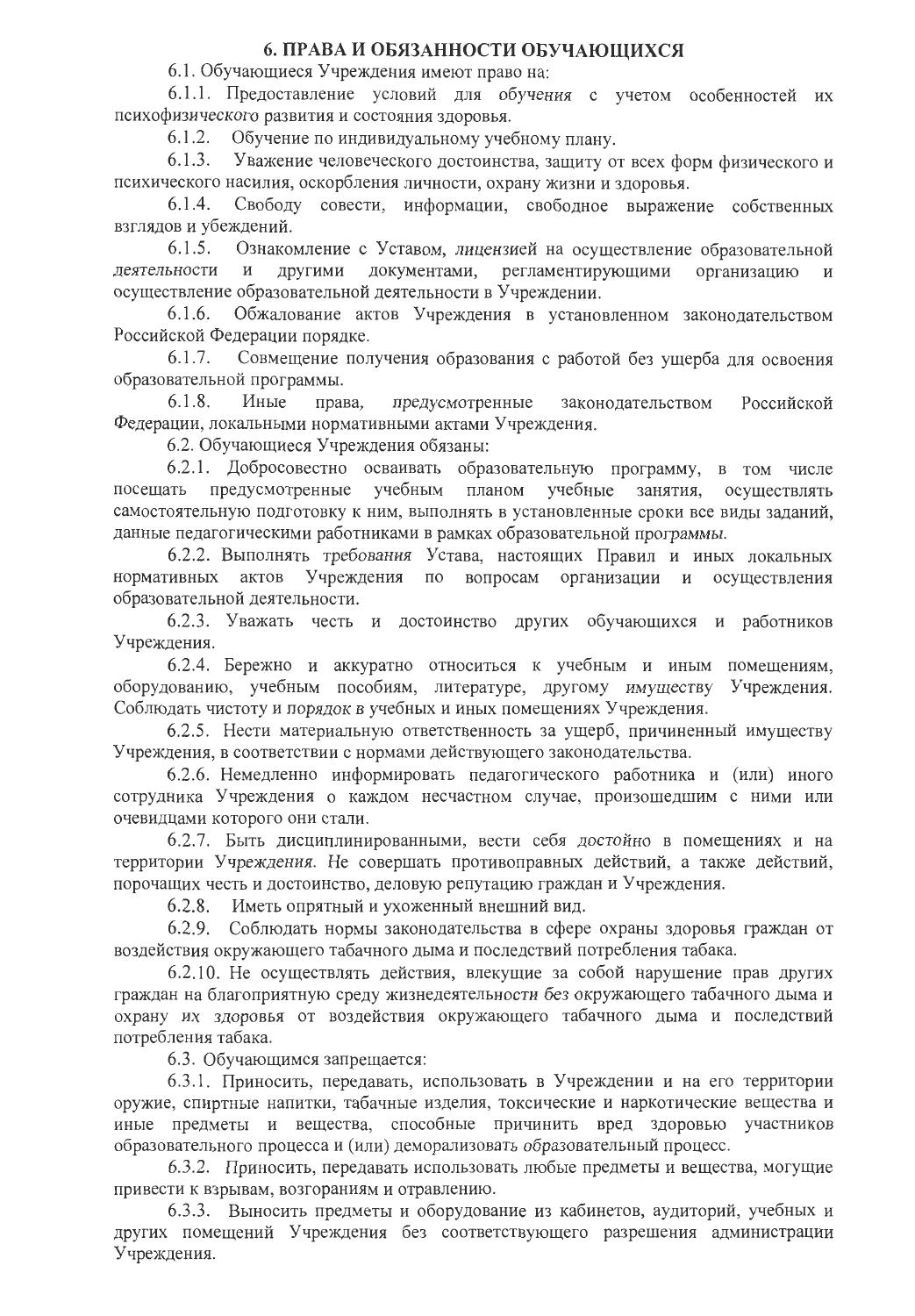6.3.4. Иметь неряшливый и вызывающий внешний вид.

6.3.5. Применять физическую силу в отношении других обучающихся, работников Учреждения и иных лиц.

6.3.6. Во время занятий пользование мобильной сотовой связью.

6.3.7. Осуществлять кино-, фото- и видеосъемку в здании и на территории Учреждения без разрешения администрации.

6.4. За неисполнение или нарушение Устава Учреждения, настоящих Правил и иных локальных нормативных актов Учреждения по вопросам организации и осуществления образовательной деятельности, обучающиеся несут ответственность в соответствии с настоящими Правилами.

# 7. ПООЩРЕНИЯ И ДИСЦИПЛИНАРНОЕ ВОЗДЕЙСТВИЕ

7.1. За особые успехи в учебе для обучающихся устанавливаются следующие меры поощрения:

- объявление благодарности;

- награждение благодарственным письмом или почетной грамотой.

7.2. За неисполнение Устава, настоящих Правил и иных локальных нормативных актов Учреждения по вопросам организации и осуществления образовательной деятельности к обучающимся могут быть применены меры дисциплинарного взыскания.

7.3. За совершение дисциплинарного проступка к обучающимся могут быть применены следующие меры дисциплинарного взыскания:

- замечание;

- выговор;

- отчисление из Учреждения.

7.4. За каждый дисциплинарный проступок может быть применена одна мера дисциплинарного взыскания.

При выборе дисциплинарного взыскания учитывается тяжесть меры дисциплинарного проступка, причины и обстоятельства, при которых он совершен, предшествующее поведение обучающегося, его психофизическое и эмоциональное состояние.

При наложении дисциплинарного взыскания действует принцип рецидива, когда за один и тот же проступок, наказание ужесточается.

До применения меры дисциплинарного взыскания Учреждение в  $7.5.$ обязательном порядке требует от обучающегося письменное объяснение. Если по истечении трех учебных дней указанное объяснение обучающегося не представлено, то составляется соответствующий акт.

Отказ или уклонение обучающегося от предоставления им письменного объяснения не является препятствием для применения меры дисциплинарного взыскания.

7.6. Отчисление обучающегося из Учреждения как мера дисциплинарного взыскания допускается за неоднократное совершение дисциплинарных проступков. Указанная мера дисциплинарного взыскания применяется, если иные меры дисциплинарного взыскания и меры педагогического воздействия не дали результата и дальнейшее пребывание обучающегося в Учреждении оказывает отрицательное влияние на других обучающихся, нарушает их права и права работников Учреждения, а также нормальное функционирование Учреждения.

 $7.7.$ Применение к обучающемуся меры дисциплинарного взыскания оформляется приказом Учреждения, который доводится до обучающегося под подпись в течение трех учебных дней со дня его издания, не считая времени отсутствия обучающегося в Учреждении. Отказ обучающегося ознакомиться с указанным приказом под подпись оформляется соответствующим актом.

### 8. ЗАЩИТА ПРАВ ОБУЧАЮЩИХСЯ

8.1. В целях защиты своих прав, обучающиеся вправе использовать не запрещенные законодательством Российской Федерации способы защиты прав и законных интересов.